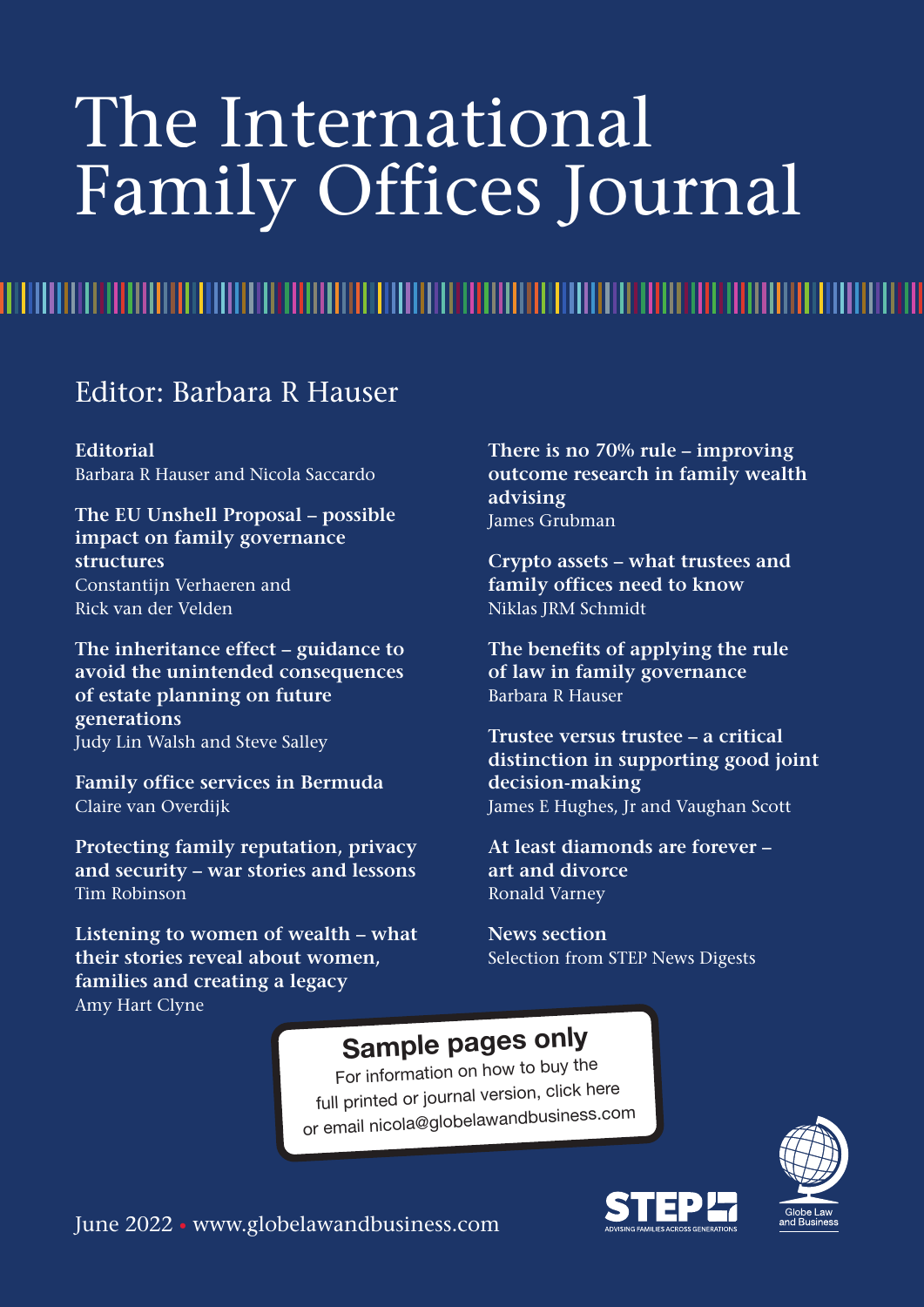# The International Family Offices Journal

### **Contents**

Volume 6, Issue 4, June 2022

| Editorial 2008 3                              |                                      |    |
|-----------------------------------------------|--------------------------------------|----|
| Barbara R Hauser and Nicola Saccardo          | family offices need to know          |    |
|                                               | Niklas JRM Schmidt                   |    |
|                                               |                                      |    |
| impact on family governance structures        |                                      |    |
| Constantijn Verhaeren and Rick van der Velden | of law in family governance          |    |
|                                               | Barbara R Hauser                     |    |
|                                               |                                      |    |
| to avoid the unintended consequences          |                                      |    |
| of estate planning on future generations      | distinction in supporting good joint |    |
| Judy Lin Walsh and Steve Salley               | decision-making                      |    |
|                                               | James E Hughes, Jr and Vaughan Scott |    |
|                                               |                                      |    |
| Claire van Overdijk                           |                                      |    |
|                                               | and divorce                          |    |
| Protecting family reputation, 22              | Ronald Varney                        |    |
| privacy and security - war stories            |                                      |    |
| and lessons                                   |                                      | 62 |
| Tim Robinson                                  | Selection from STEP News Digests     |    |
| Listening to women of wealth – 26             |                                      |    |
| what their stories reveal about women,        |                                      |    |
| families and creating a legacy                |                                      |    |
| Amy Hart Clyne                                |                                      |    |
|                                               |                                      |    |
| outcome research in family                    |                                      |    |
| wealth advising                               |                                      |    |
| James Grubman                                 |                                      |    |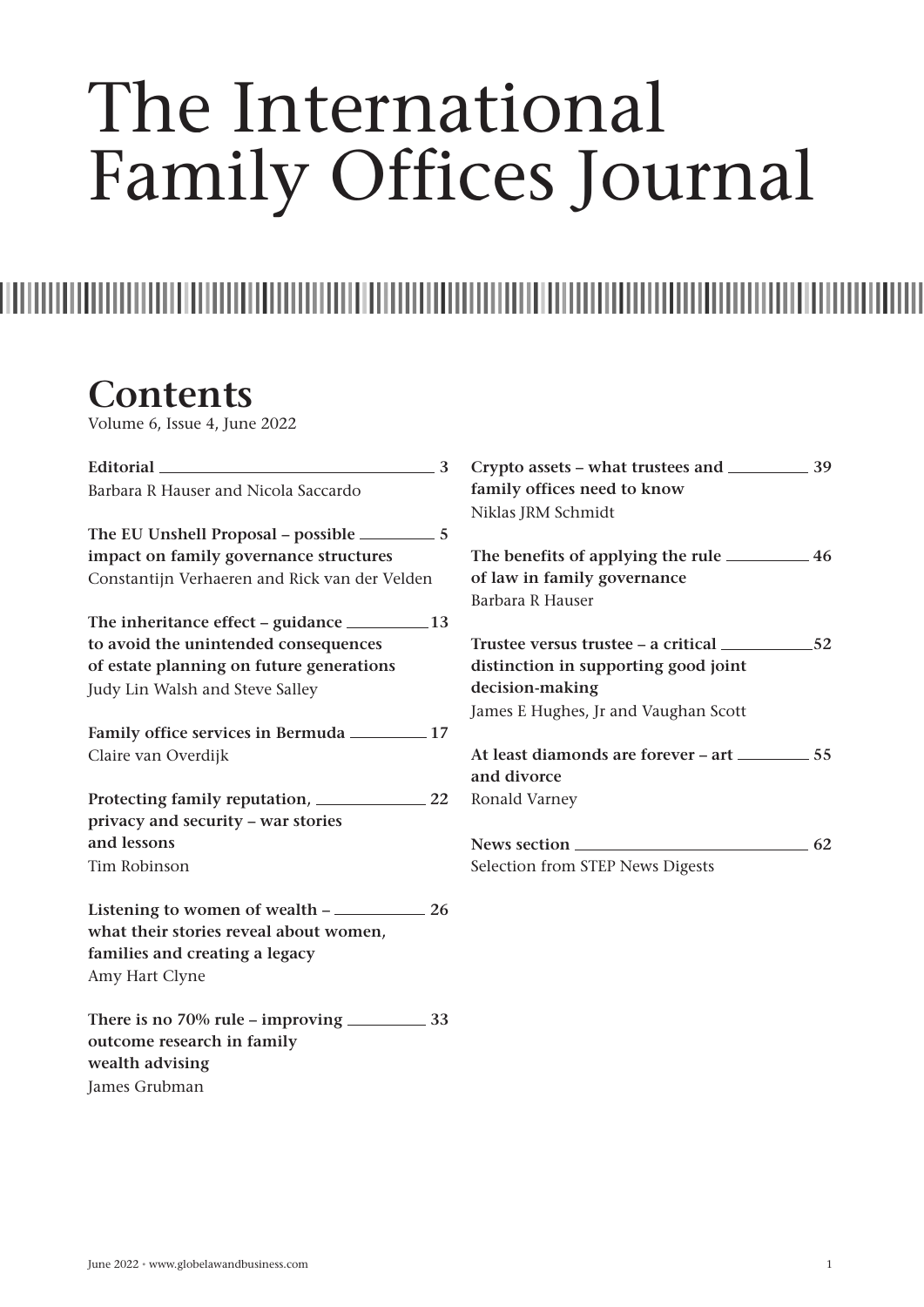## **We both welcome you to the June 2022 issue of The International Family Offices Journal**

Barbara R Hauser and Nicola Saccardo

The time has come to pass the Editorship on to a new outstanding star – Nicola Saccardo. Barbara will step down after six wonderful years and will be fondly included in our masthead as the Founding Editor.

Again, continuing thanks for all the positive feedback on our Journal. Remember this is for the entire family office community – we solicit contributions and comments! As the word continues to spread, we enjoy receiving great offers to write for us. We are already starting to fill the September 2022 issue.

#### **The focus of the Journal**

We continue to feature articles from leading experts in the field on a range of topics including the variety of family office models and structures, governance, investment approaches, succession planning, charity projects, family communication and consensus, relevant legal and tax changes and next generation issues among others. A key feature of the Journal is its international approach. We value our independence and our commitment to offering valuable content without any conflicts of interest.

In addition to heavyweight substantive articles, we regularly feature in-depth country reports, profiles of family offices, interviews with industry leaders, a luxury corner, technology tips, book or film reviews, relevant news alerts from the Society of Trust and Estate Practitioners (STEP), and reflections by those who have grown up with wealth or advise those who have done so and what it has meant to them or their clients.

In this issue we are proud to include another fascinating variety of in-depth articles. We hope you enjoy them!

In "The EU Unshell Proposal: possible impact on family governance structures", Constantijn Verhaeren and Rick van der Velden, of the law firm Loyens & Loeff, provide timely comments on a very important proposal for an EU directive meant to prevent tax avoidance and evasion through the use of EU resident entities without adequate substance (the Unshell Proposal). To this purpose, the Unshell Proposal provides for reporting obligations and exchange of information. The Unshell Proposal is expected to enter into force from 1 January 2024. The authors set out examples of the material impact of the Unshell Proposal on family structures. It is therefore recommended that families and family offices start

assessing the impact of the Unshell Proposal in relation to their structures and take appropriate action well ahead of its entry into force.

In their article "The inheritance effect – guidance to avoid the unintended consequences of estate planning for future generations", Judy Lin Walsh and Steve Salley analyse the impact that inheriting a substantial amount may have on the young generation. They provide guidance for the senior members of the families as well as for practitioners, stressing the importance of preparing for the transfer of inheritance and that, besides addressing the legal and tax aspects, the greatest care must be devoted also to dealing with the emotional and psychological aspects.

We are pleased to include a jurisdiction update from Bermuda, by Claire van Overdijk of the Carey Olsen law firm. She begins by noting that Bermuda continues to leverage its well-earned reputation as a leading trust and private client centre to firmly position itself as an ideal location to establish and/or operate a family office. She lists a number of factors that make Bermuda an excellent jurisdiction for a family office. One key advantage has been the well-established legal system. This in combination with Bermuda's stability both politically and economically provides a high degree of confidence as to the predictability of decision making in the Bermuda courts. Bermuda also works to stay current with legal developments by competing jurisdictions. For example, in 2020 the 1989 Trustees Act was amended to modernise Bermuda's so-called 'firewall' legislation, which aims to protect properly established and funded Bermuda law trusts. Firewall provisions are an important feature of trust law as they protect the trust assets from attacks based on orders of a foreign court under foreign law. A very current committee is working to draft a Family Office Act, so keep an eye on Bermuda.

In "Protecting family reputation, privacy and security – war stories and lessons", Tim Robinson, of the law firm Schillings, uses his military front-line and political experience in problem-solving to advise families and provide a cocktail of solutions for family offices in how to avoid or manage a crisis that threatens reputation, privacy and security. Too often these risks are addressed only once a crisis happens, without investing enough in the prevention of the issues in the first place. The article provides a number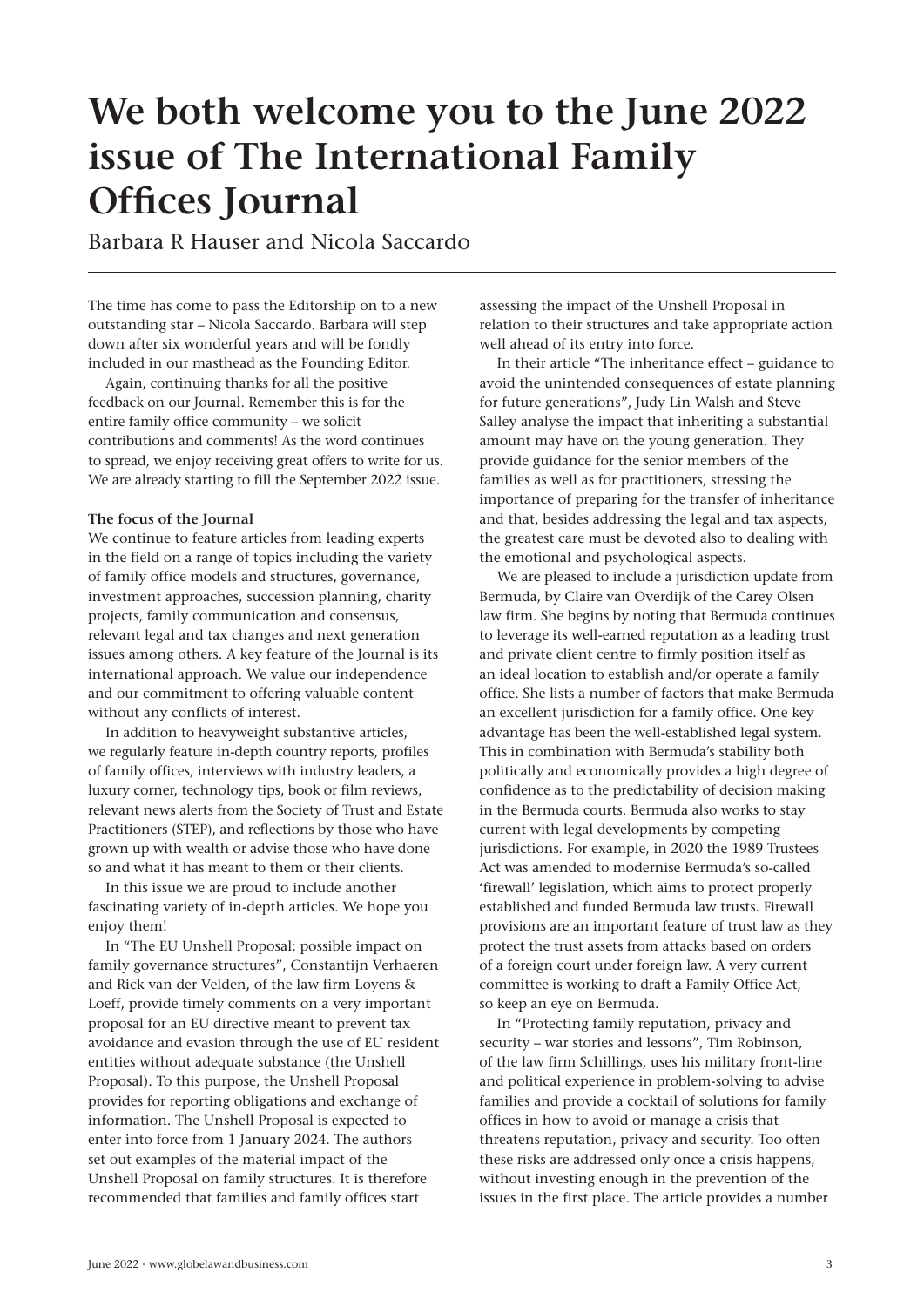of helpful and practical recommendations to family offices, from the author's experience.

In "Listening to women of wealth – what their stories reveal about women, families and creating a legacy", Amy Hart Clyne, of the Pitcairn Family Office, shares findings from a number of personal interviews with wealthy women in Canada and the United States. She and Dennis Jaffe began with a few interviews which soon grew to book length – available as *Finding Her Voice and Creating a Legacy*. Some of the interviews are also available by video, on request. The women were glad to be interviewed and to tell their stories. The article concludes that by hearing their stories, "we learn about families that have been able to grow and innovate, at a time when resiliency and adaptation is necessary for every family enterprise. We hope that every family enterprise can learn from these stories, and even measure themselves against some of the yardsticks that the families in our study have proposed".

In "There is no 70% rule – improving outcome research in family wealth advising", James Grubman provides a critical analysis of the Williams and Preisser longstanding assertion of a 70% failure rate of wealth transfer from the first generation to the second, plus other outdated statistics and proverbs including "shirtsleeves to shirtsleeves in three generations". He sets out parameters that could guide research in the field, hoping that family wealth advising will continue to evolve and support the longevity of today's complex diverse families.

In "Crypto assets – what trustees and family offices need to know", Niklas JRM Schmidt, of the Austrian law firm, Wolf Theiss, contributes an enlightening summary of the many facets of crypto-currency issues of which trustees should be aware. He sets the stage succinctly: "There are younger beneficiaries who want investments to be made into crypto assets, an asset class which did not exist a decade ago, which has a low correlation with traditional assets, which is highly volatile and about which the beneficiaries are very enthusiastic. There are older trustees and board members who are administering a decades old structure, who have no idea what crypto is all about and who are therefore quite fearful of entering this brave new world."

As he notes, education is sorely needed. The purpose of his article is to give a very high-level introduction to crypto assets and how to hold them. On a personal note, I found this to be the clearest and most interesting explanation of crypto assets that I have ever seen. He clearly knows all the intricate details – he even founded a Crypto Academy, an educational initiative where he has trained more than 1000 lawyers – but is very good about distilling the points that trustees and family offices need to know. As he concludes: "Crypto assets are an exciting new asset class that trustees and family offices need to know about … including the two most important

crypto assets, and how these should be custodied and what has to be taken into consideration when choosing a custodian.

Barbara Hauser provides an enlightening article entitled "The benefits of applying the rule of law in family governance". The piece is an abstract from her recent PhD thesis at the University of Zurich Law School. If a country benefits from the rule of law, a family must benefit too! Barbara elaborates on the meaning of the rule of law and concludes that the application of the rule of law will imply that all family members will accept to be bound by certain procedural rules and will be guided by three overriding principles: transparency, accountability and participation. She also provides examples of the successful application of the rule of law in family governance.

James E Hughes Jr and Vaughan Scott, in "Trustee versus trustee – a critical distinction in supporting good joint decision making", elaborate on the duties of trustees. They point out that a Trustee, with an upper case T, serves the greater good of families holistically, universally and unwaveringly and takes different roles such as serving on the board of directors of companies or being a responsible shareholder. They analyse each of the duties of trustees pointing out that, while the legislation may change from country to country, the general meaning of such duties is fairly universal.

We close this issue with "At least diamonds are forever – art and divorce", another charming set of stories from our special contributor Ron Varney, an art consultant based in New York. Ron notes that the grand auction houses depend on a natural trio for their consignments: death, debt and divorce. He includes some great stories, as usual, including a butler carrying out a theft of a painting at the divorcing wife's behest and placing her proceeds in envelopes on her breakfast tray.

Then there's the vengeful recent divorce – including a court-ordered auction of the art collected over some 56 years of marriage by New York real estate mogul Harry Macklowe and his wife Linda, who was the true collector. But as her marriage to Mr Macklowe fell apart, with no amicable resolution possible, it was left to a judge to order the entire collection valued and sold at auction.

Ron adds a gloss: "while Mrs Macklowe seems to have comported herself with dignity throughout this cruel ordeal, her husband took a more gloating, cringeworthy approach. On the sides of a new apartment tower that he had developed on the corner of Park Avenue and 55th Street, he displayed, *billboard-style*, two large colour photographs of himself and his new wife."

And there's more. And once again we thank Ron! We hope you enjoy this issue.

#### **Barbara R Hauser** and **Nicola Saccardo**